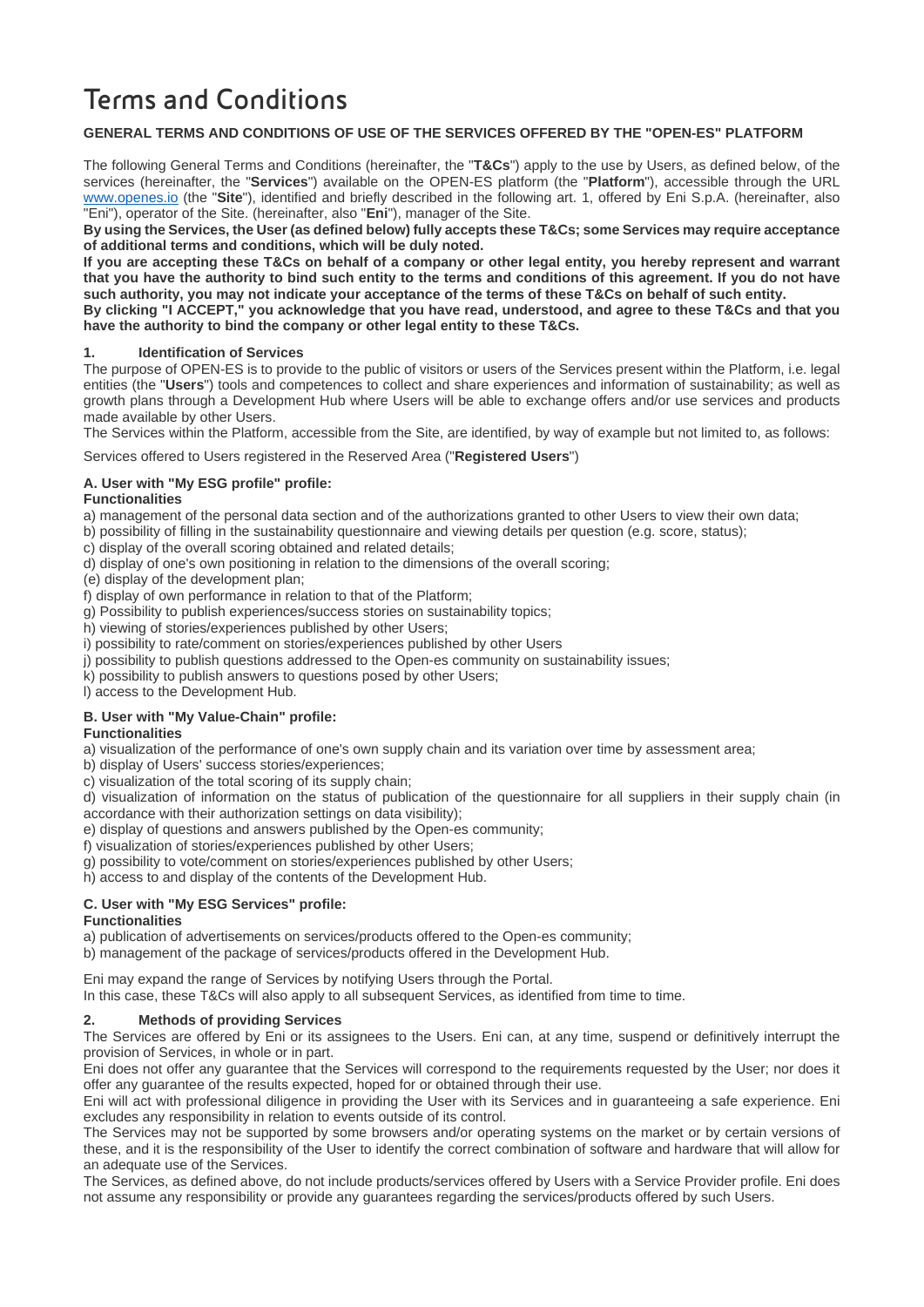## **3. Access to Services**

In order to be able to use the Services indicated in article 1.2, it is necessary to register in the Reserved Area of the Platform, filling in the relevant personal details and accepting the documentation submitted to the User. Registration is reserved exclusively for legal entities. **Eni** requests personal data from the User. The processing of this data will be carried out in accordance with the methods set out in the Privacy Policy available on the Platform (hereinafter, the "**Policy**"), given in accordance with the applicable legislation on the protection of personal data. During registration, Users are asked to accept these T&Cs.

Upon completion of the registration process, the User will receive an e-mail confirming the registration at the e-mail address provided by the User; in the e-mail there will be the link to download the T&Cs on a durable medium. The User must click on the appropriate button to complete the registration. By accepting the T&Cs, the User declares that his personal data are up to date, correct and true. The User will also undertake to promptly update the registered data on the Platform so that they are constantly updated, complete and true.

The User's password and user name are personal, non-transferable and must be set according to the indications in Article 5 below. The User shall be responsible for maintaining the secrecy of the password and user name. The password entered must have a minimum of 8 characters up to a maximum of 14, at least one lower case letter, at least one upper case letter and at least one number.

The User's data will by default not be visible to other Users. The User may, at their own discretion, where not otherwise indicated on the Platform, define permissions for the visibility of their data.

In any case, **Eni** reserves the right – to be exercised at its own discretion – not to accept registration requests for the Reserved Area of the Portal.

## **3.1 Services with specific access conditions**

Due to their nature, some Services offered by Eni may require specific terms and conditions, the acceptance of which is mandatory for the User to use them. These terms and conditions will be brought to the attention of the User at the time of access to the Service or, if circumstances make it necessary, well in advance by e-mail to the e-mail address provided by the User when registering for the Services.

#### **3.2 Payments**

3.2.1 Pricing. The use of the Platform by Users, where provided for in the relevant "Membership Plans" section of the [www.openes.io](http://www.openes.io/) website (on the "How to get started" page, "Membership Plans" section) and in accordance with the conditions set out therein, is subject to the payment, based on the type of profile selected by the User, of a non-refundable annual subscription fee, even in the event of cancellation of the account before the end of the relevant year.

The User undertakes to pay the amounts for the use of the Platform, based on the type of profile selected by the User, as set out on www.openes.io. All amounts due under these T&Cs will be paid in EURO. Payments will be made annually in advance, 30 days from the date of invoice. Eni reserves the right to revise the annual subscription rates at any time and without incurring any liability to Users (the revision of the annual subscription rates will apply to the following year of renewal with respect to the year in progress at the time of the revision).

3.2.2 Taxes. All amounts are to be considered net of VAT, therefore the User must pay any taxes or duties. Eni does not assume any responsibility in the case of fiscal non-compliance on the part of the Users, who undertake to scrupulously comply with the applicable regulations in force.

## **4. Changes to the T&Cs**

The User expressly authorizes **Eni** to send an e-mail to the User's e-mail address notifying him of any changes to the T&Cs; the updated T&Cs will be available to the User on the Portal, in the area visible to the public, even if not registered. The User who accesses his Reserved Area after a modification of the T&C will be asked to accept them again.

In the event of the introduction of a new service available on the Portal, this will be communicated in the appropriate section of the Platform. Upon completion of the acceptance procedure, the User will receive an e-mail at the e-mail address provided by the User indicating the link to download the T&Cs on a durable medium as amended and accepted. The User undertakes to keep the T&Cs and all subsequent modifications made to them on a suitable durable medium; to this end, **Eni** will make them available in a format that allows them to be printed and saved.

The use of even just one of the Services by the User will constitute confirmation of their willingness to adhere to the T&Cs, to any particular conditions of the Services and to any subsequent modifications. Modifications shall be effective 30 days from the date of publication on the Portal, unless otherwise specified in the modification itself and unless legal provisions or administrative measures impose or imply a different date of application.

It is always without prejudice to the right of the User to withdraw without charge from these T&C, by sending a notice in the manner set out in these T&C. In the event of cancellation, there will be no refund for the unused portion of the subscription.

#### **5. User's personal identification; indemnity**

The User undertakes to use its user identification and/or password in the manner permitted by these T&Cs and not to commit any breach of security. The User who intends to register in the Reserved Area is obliged to use data that are true and correspond to the state of affairs, to create only one account and not to share his access data with other Users and/or third parties.

The User assumes exclusive responsibility for any activity within the Services and agrees to indemnify and hold **Eni** harmless from any request or claim relating to or deriving from the use or abuse of their use of the Services.

In this sense, the User assumes exclusive responsibility for the correctness and accuracy of the data shared within the Portal, which **Eni** is not obliged to verify. Therefore, **Eni** is not responsible for any damages, claims or requests of any kind that a User or third party may suffer or receive as a result of the use of the data made available to the Users.

Violation of the obligations set out in these T&Cs may result in the temporary or permanent suspension of the User from the Services or from access to the Portal.

It is forbidden for a suspended or deleted User to register in the Reserved Area with a different account.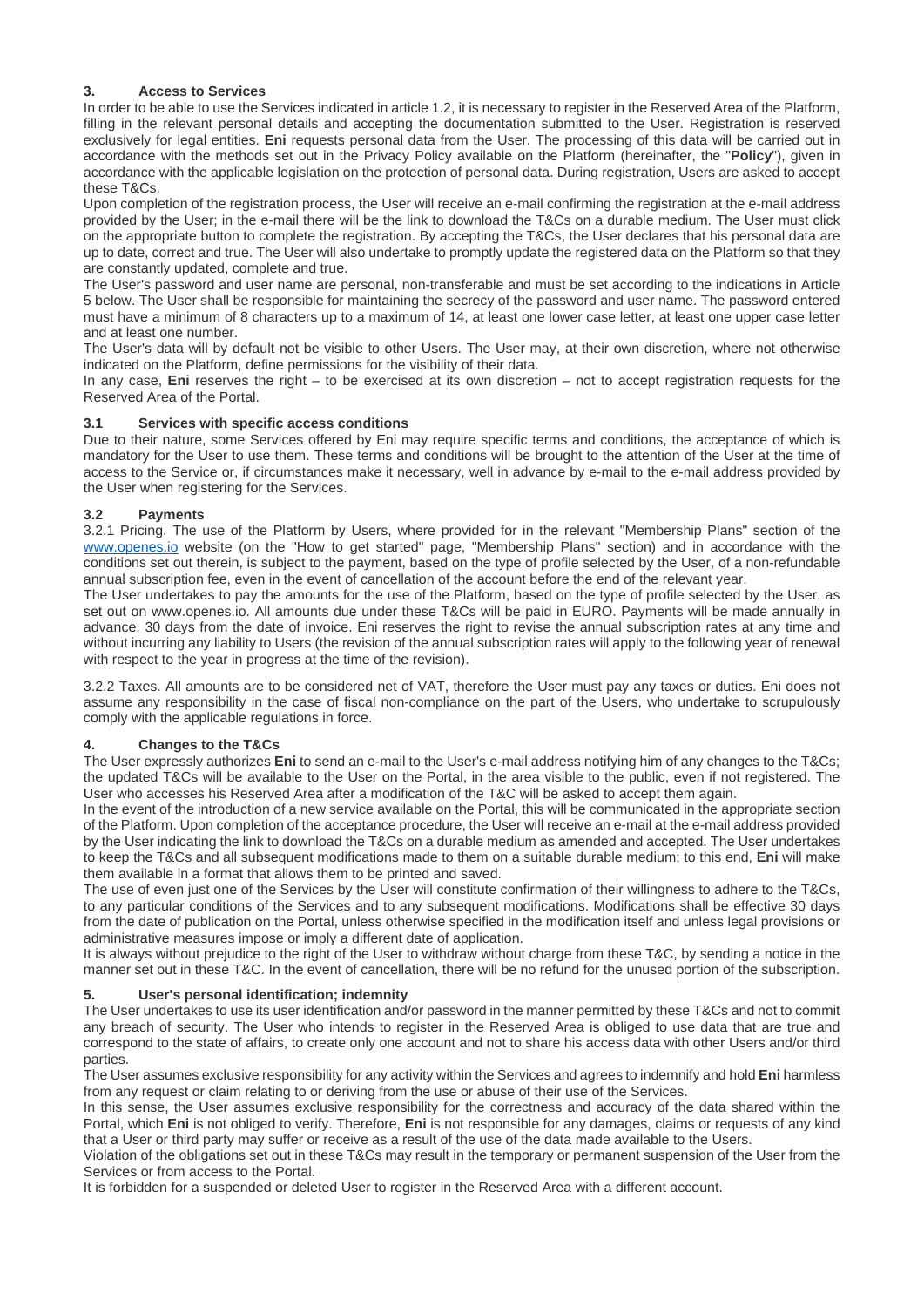# **6. Rules of conduct**

The Users who are granted the right to publish and share data within the Portal are obliged to publish content that is not

- contrary to the law, misleading, discriminatory and/or fraudulent;

- such as to cause damage to the honour and reputation of **Eni** and/or **Eni**'s companies and/or the initiatives undertaken by the same; or

- such as to be offensive to third parties, including other Users;

- contrary to or in violation of the rights of other Users and/or third parties, including their industrial and/or intellectual property rights.

- such as to interfere or attempt to interfere with the proper functioning of the Platform

- containing a virus or any harmful file

Users undertake not to carry out reverse engineering in order to decode the Platform.

**Eni** assumes no responsibility for the activity carried out by Users within the Platform and reserves the right to monitor all items shared by Users and comments posted in relation to the same, with all rights of removal. **Eni** will never alter the content uploaded on the Portal.

## **7. Intellectual and industrial property rights in relation to the Portal and the Services**

The User expressly recognises that all industrial and intellectual property rights, including but not limited to copyright, knowhow, source code, software, hardware, projects, applications, patents, trademarks, industrial secrets, formulas, algorithms, models, databases and the like, relating to the Services, data and other material coming from **Eni** and/or its principals or in any case made available to the User by **Eni** and/or its principals or in any case used within the Portal or the Site are and remain the exclusive property of **Eni** and/or their respective owners, and that no rights, except for the exclusively personal use in accordance with the present T&Cs, are granted to the User in relation to the above.

In particular, the User agrees, among other things, not to make any act of disposal (whether free of charge or for a consideration) or exploitation of the multimedia content of the Portal, the Site and their respective software and therefore, by way of example, agrees not to reproduce, transcribe, represent or perform them in any form, disseminate them, communicate them to the public by any means, distribute them, translate them, rent them, publish them, disclose them, modify them, and create works based on them, in whole or in part, in any other way that is not permitted under these T&Cs or by mandatory provisions of law and in any case not to perform acts prejudicial to the moral rights of the authors and economic use of these works.

The User also acknowledges that he is not authorized to create derivative works from or in any way attempt to discover any source code of the software used within the Portal and the Site even through decompilation and / or reverse engineering, or develop products or software applications based on the same or that make use of them in any way. The User will remain solely responsible in relation to any claims made by third parties due to the improper use of the Portal, the Site and the App and for the consequent violation of intellectual or industrial property rights or other rights of third parties, as well as for the violation of any applicable legal provision, with express indemnity in favour of **Eni**.

The databases on which the Services are based (hereinafter, the "**Databases**"), as well as the contents of the Portal, the Site and the App are also protected by copyright under Law 22 April 1941 n. 633 and subsequent amendments (hereinafter, "**Copyright Law**"). The Data Bases are also the object of significant investments by **Eni**, with consequent protection also under articles 102 bis and 102 ter of the Copyright Law. For the purposes of the aforementioned protection, the only use of the Data Bases permitted by users is that made in accordance with these T&Cs. In no event shall these T&Cs be construed as granting Users the right to extract or reuse all or a substantial part of the data.

## **7.1. User-specific rights; license and data uploaded by Users**

The User is and shall remain the owner of the intellectual and industrial property rights of the elements shared by him/her within the Portal, without prejudice to the ownership of third parties and the applicability of specific conditions in relation to the Service used.

In relation to the data and content uploaded by Users to the Platform, Users grant Eni a non-exclusive, transferable, sublicensable, royalty-free, worldwide license to allow all Users full enjoyment of the Services offered on the Platform. This right includes, by way of example and always for the provision of the Services, the transmission, use, distribution, modification, execution, copying, public performance or display, translation and creation of derivative works of their uploaded content.

Eni reserves the right to use (e.g. analyse, process and publish), in aggregate form and also for commercial purposes, the data made available by Users.

With the exception of data whose visibility is public to all Users, Registered Users will be entitled to decide which other Users ("Enabled Users") they wish to allow to view their own data uploaded on the Platform, unless otherwise indicated on the Platform. It is up to the Users to agree on any confidentiality obligations with the Authorised Users, failing which the Authorised Users may freely use the data and/or content made accessible. In any case, it is forbidden for the Licensed Users to share or otherwise publish the data of the owner within the Platform.

Users are granted the right to delete shared elements within the Portal.

There may also be technical delays and/or legal requirements that slow down the processing of deletion and/or modification requests.

## **7.2. Specific rights of Users: copyright notices**

Eni respects the intellectual property rights of third parties. If you believe that your intellectual property rights have been violated by a User of the Platform, you can send a report by filling out the online form "Contact Us" available on the site www.openes.io.

## **8. Prohibition of resale**

The User's right to use the Services is personal and non-transferable. The User may only access the Services as a legal entity.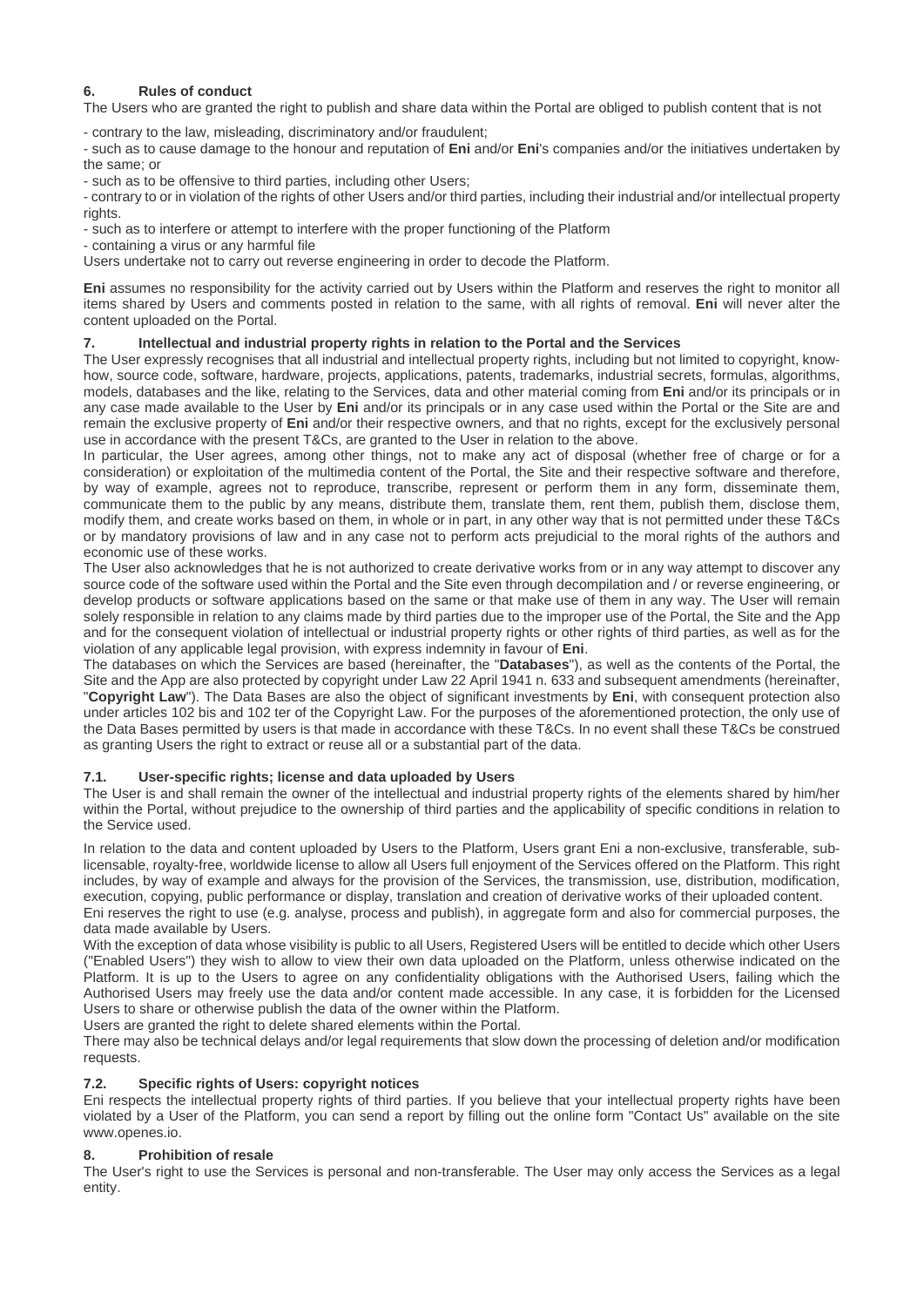## **9. Links and external links**

**Eni** may provide links to other sites or other resources on the Internet. The User acknowledges and recognizes that **Eni** has no control over the content of such sites and as a mere third party has no responsibility for the content and/or material, including publicity material, divulged on such sites or external resources or for the products or services offered therein. Such products or services cannot be considered in any way to be sponsored, shared or supported by **Eni** and therefore the User assumes all responsibility for any purchases made of such products or services.

Users may be granted the right to share links to content within the Portal on other social platforms on the network. This activity will be carried out by the Users in accordance with these T&C and the conditions applicable to the platforms to which the link is made.

## **10. Limitation of Liability**

**Eni** declines all responsibility for any eventual claims by the User relating to the impossibility of using the Services for any reason not attributable to **Eni**. **Eni** accepts no responsibility for damages, claims or losses, direct or indirect, deriving from the failure and/or defective functioning of the electronic equipment of the User or third parties, including Internet Service Providers, telephone and/or telematic connections. **Eni** will not be held responsible for damages:

a) resulting from the failure to provide Services due to the malfunction or failure of the electronic means of communication due to causes outside the sphere of the User's foreseeable control, including, by way of example, fire, natural disasters, lack of energy, unavailability of telephone lines or other network service providers, malfunction of computers and other electronic devices, even if not an integral part of the Internet network, malfunction of the computer programs installed by the User; b) deriving from the actions of other users or other persons with access to the Internet.

In the event that Eni becomes aware of a data breach that could seriously compromise the security of the Platform, or of User Data, Eni may, without prior notice, temporarily suspend access to the Platform in order to remedy the security breach. In this case, Eni will not incur any liability to Users and Users will not seek any compensation from Eni.

**ENI, AS MERE OWNER OF THE PLATFORM, ASSUMES NO RESPONSIBILITY FOR THE CONTENT, RELIABILITY, TRUTHFULNESS, VALUE OR ACCURACY OF THE DATA UPLOADED BY REGISTERED USERS ONTO THE PLATFORM, NOR FOR THE COMPLIANCE AND/OR BREACH OF ANY COMMITMENTS, INCLUDING CONFIDENTIALITY OBLIGATIONS, ENTERED INTO INDEPENDENTLY BETWEEN REGISTERED USERS AND/OR THIRD PARTIES.** 

**IN ADDITION, ENI ALLOWS REGISTERED USERS WITH A SERVICE PROVIDER PROFILE THE RIGHT TO SELL THEIR PRODUCTS AND/OR SERVICES ON THE PLATFORM. ENI IS NOT A PARTY TO THE CONTRACT BETWEEN THE REGISTERED USER AND THE SERVICE PROVIDER AND THEREFORE HAS NO INVOLVEMENT IN THE RELATIONSHIP BETWEEN THE PARTIES. ENI ASSUMES NO RESPONSIBILITY FOR THIS AGREEMENT AND ITS PROPER PERFORMANCE AND DOES NOT ACT IN ANY WAY AS AN AGENT OF THE SERVICE PROVIDER. ENI SHALL NOT BE LIABLE IN ANY WAY FOR DAMAGES AND CLAIMS OF ANY KIND ARISING OUT OF ANY ALLEGED OR ACTUAL INFRINGEMENT OF THIRD PARTY RIGHTS, INCLUDING INTELLECTUAL PROPERTY** 

**RIGHTS OR OTHER RIGHTS PROTECTED BY LAW, WHICH MAY ARISE OR BE CAUSED BY OR ATTRIBUTED,**  DIRECTLY OR INDIRECTLY, TO YOUR USE OF THE PLATFORM. THE USER SHALL INDEMNIFY AND HOLD ENI **HARMLESS FROM ANY SUCH DAMAGES AND CLAIMS.**

## **11. Suspension or termination of account**

In the case of violation by the User of these Terms and Conditions, including the failure of the User to pay the amounts required to use the Services, Eni reserves the right to suspend or permanently disable the User's account. This right can also be exercised when the User violates legal provisions or the rights of other Users.

In the case of exercising the right to suspend or disable, Eni will inform the User and explain the options available to him. If the account is disabled, these Terms and Conditions will cease to have effect for the User, with the exception of the following provisions: Art 4; Art 7; Art 11; Art 12.

The User may request the closure of his account, with simultaneous termination of these T&Cs, at any time, via the online form "Contact Us" available on the website [www.openes.io.](http://www.openes.io/) 

The closure will be effective from the month following the month in which the receipt of the request was confirmed.

## **12. Applicable law and jurisdiction**

The T&Cs are governed by Italian law. In the event that some of the provisions are deemed invalid, null and void and/or in any case not applicable by virtue of the laws in force, the remaining provisions shall be considered fully valid and effective. In accordance with current legislation, the Court of Rome shall have exclusive jurisdiction over any disputes to which Eni is a party and which arise from the use of the Portal or the violation of these T&Cs.

#### **13. Administrative responsibility and anti-corruption**

The User declares that he/she has read and is aware of: (a) the general standards of transparency of sensitive activities of the Model 231 ex Legislative Decree 231/2001 and the Eni Code of Ethics, adopted by Eni (b) the Eni "Management System Guideline Anti-Corruption" and (c) the Eni Declaration on Respect for Human Rights. The documents referred to in points (a), (b) and (c) are available on the website www.eni.com.

These documents have been prepared on the basis of the principles of international regulations and best practices, which the User shares and undertakes to respect.

The User undertakes that during the performance of the contract he/she shall comply with and ensure that his/her directors and employees comply with the applicable regulations aimed at combating and punishing corruption (such as Legislative Decree 231/2001, the FCPA and the UK Bribery Act 2010, other applicable anti-corruption laws worldwide and international anti-corruption treaties such as the Organisation for Economic Co-operation and Development Convention on Combating Bribery of Foreign Public Officials in International Business Transactions and the United Nations Convention against Corruption, hereinafter "anti-corruption laws").